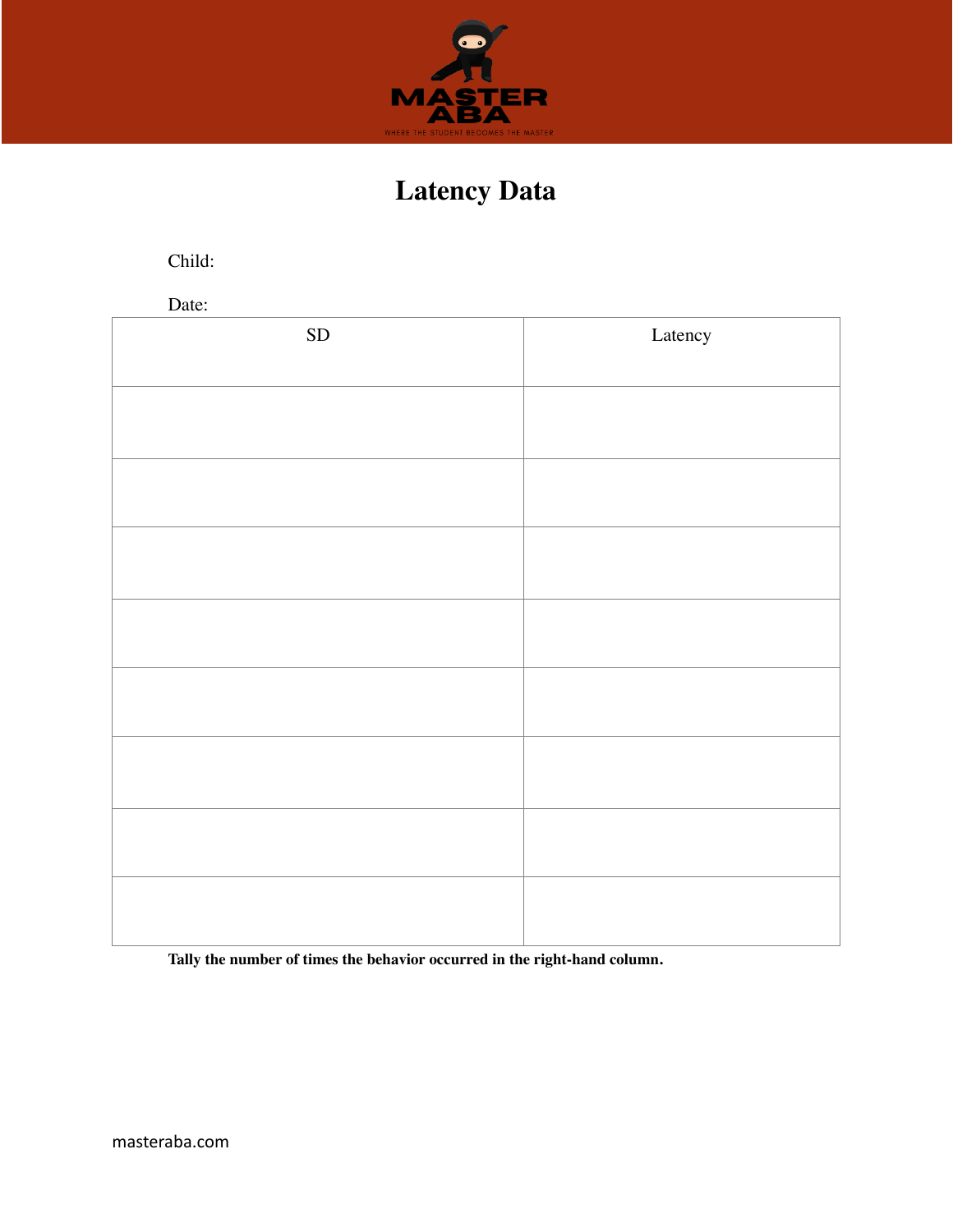

#### **Frequency Data**

Child:

Date:

**Tally the number of times the behavior occurred in the right-hand column.**

| Behavior | Frequency |
|----------|-----------|
|          |           |
|          |           |
|          |           |
|          |           |
|          |           |
|          |           |
|          |           |
|          |           |
|          |           |
|          |           |
|          |           |
|          |           |
|          |           |
|          |           |
|          |           |
|          |           |
|          |           |
|          |           |
|          |           |
|          |           |
|          |           |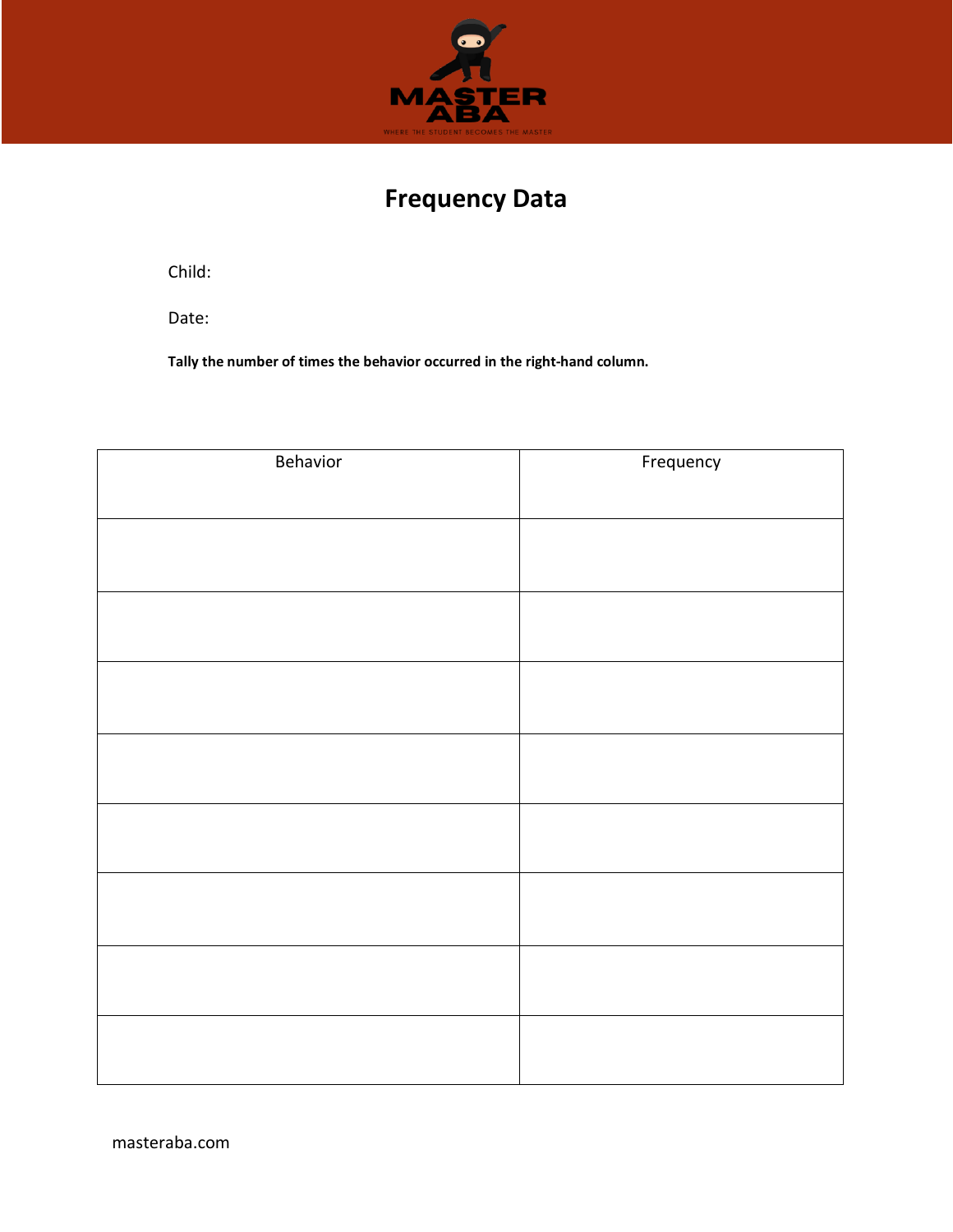

#### **Rate Data**

Child:

Date:

**Tally the number of times the behavior occurred in the right-hand column then divide by the time of the observation period (hours, minutes, etc.).**

| Behavior | Rate |
|----------|------|
|          |      |
|          |      |
|          |      |
|          |      |
|          |      |
|          |      |
|          |      |
|          |      |
|          |      |
|          |      |
|          |      |
|          |      |
|          |      |
|          |      |
|          |      |
|          |      |
|          |      |
|          |      |
|          |      |
|          |      |
|          |      |
|          |      |
|          |      |
|          |      |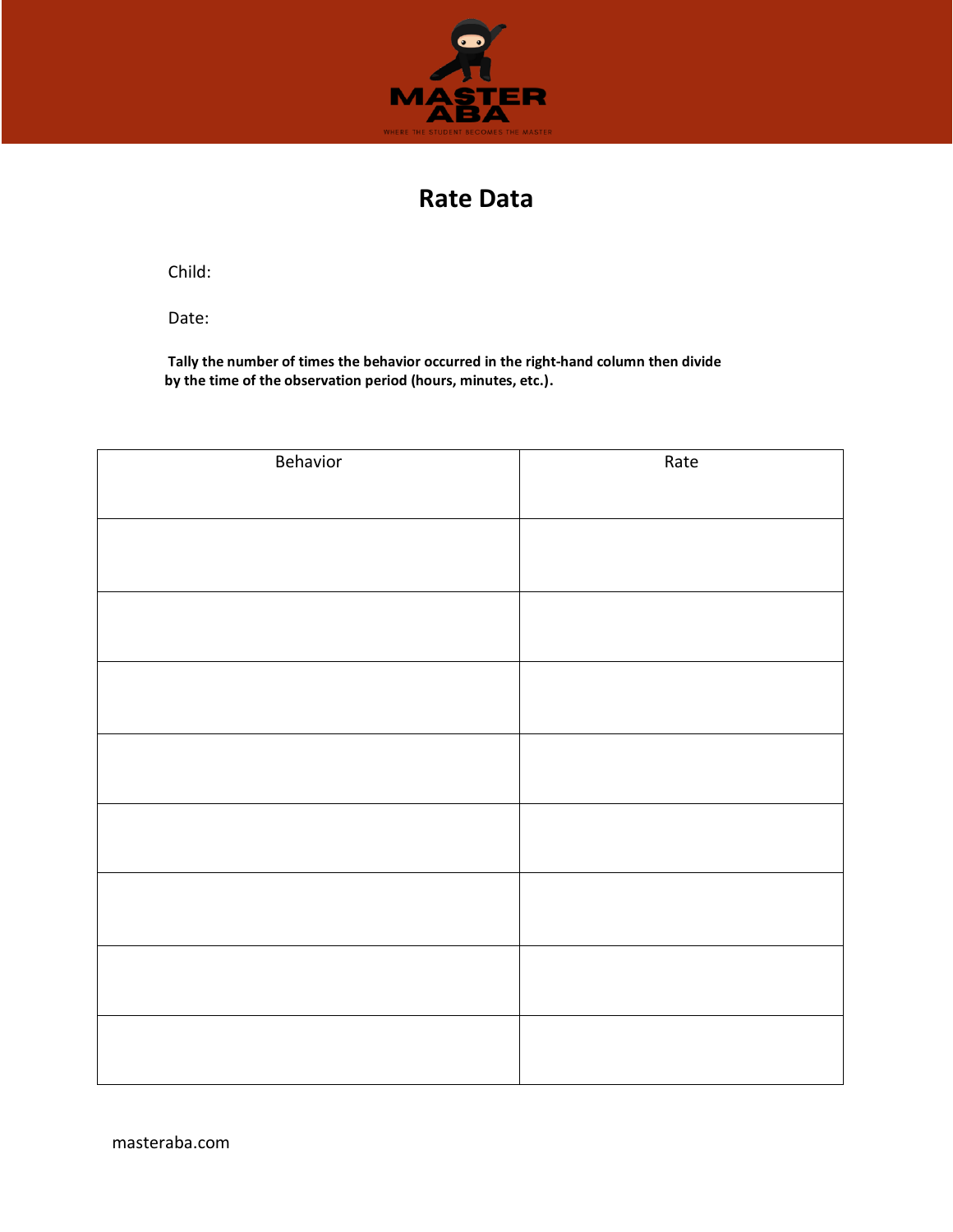

### **Duration Data**

Child:

Date:

**Write how long the behavior lasted in the right-hand column.**

| Behavior | Duration |
|----------|----------|
|          |          |
|          |          |
|          |          |
|          |          |
|          |          |
|          |          |
|          |          |
|          |          |
|          |          |
|          |          |
|          |          |
|          |          |
|          |          |
|          |          |
|          |          |
|          |          |
|          |          |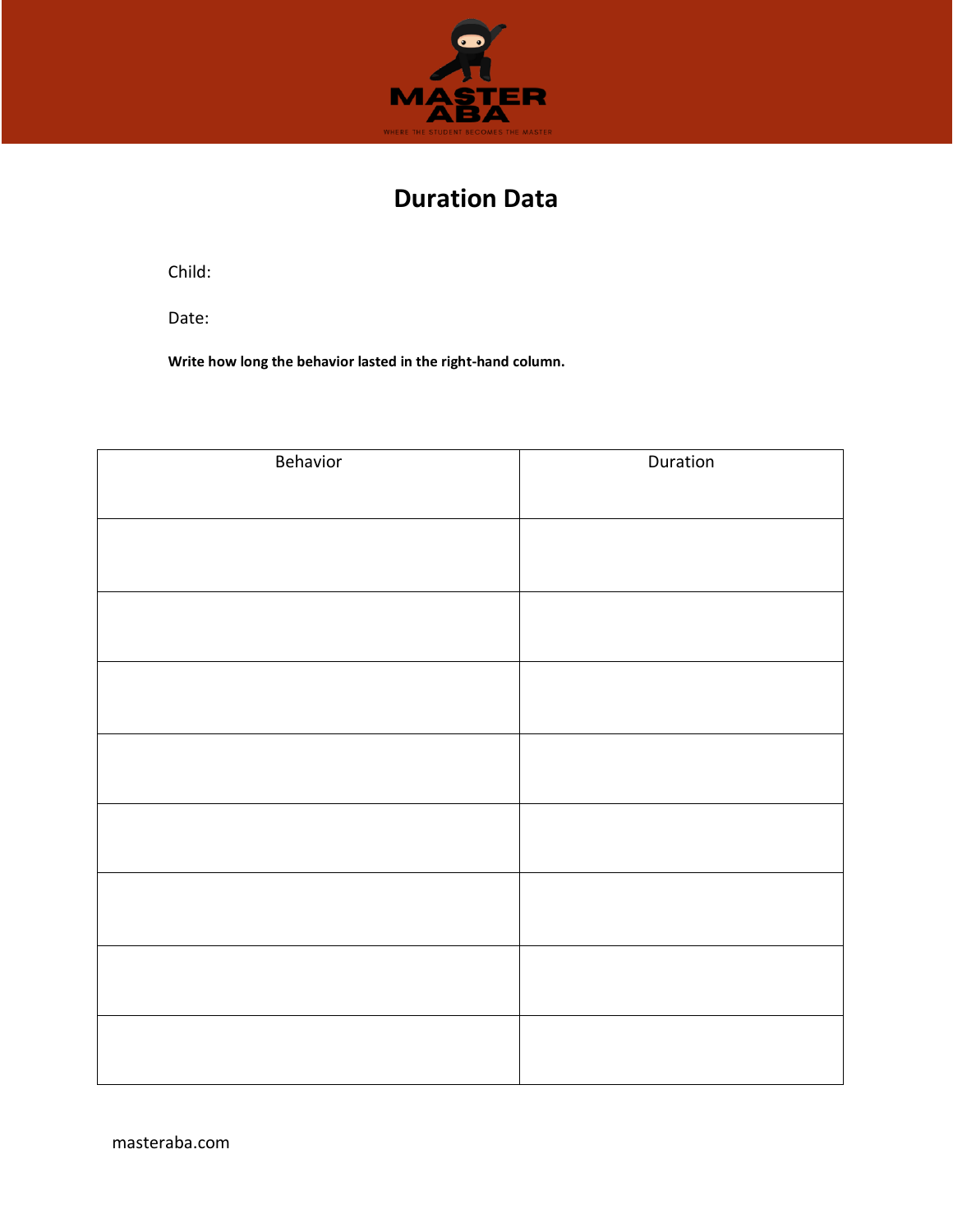

# **Interval Data**

Child \_\_\_\_\_\_\_\_\_\_\_\_\_\_\_\_\_\_\_\_\_\_\_ Date \_\_\_\_\_\_\_\_\_\_\_\_\_\_\_\_\_\_\_\_\_\_\_

| Interval        | + No Behavior<br>- Behavior |
|-----------------|-----------------------------|
| $\mathbf 1$     |                             |
| $\overline{c}$  |                             |
| 3               |                             |
| $\overline{4}$  |                             |
| $\overline{5}$  |                             |
| 6               |                             |
| 7               |                             |
| 8               |                             |
| 9               |                             |
| 10              |                             |
| 11              |                             |
| $\overline{12}$ |                             |
| $\overline{13}$ |                             |
| $\overline{14}$ |                             |
| 15              |                             |
| 16              |                             |
| 17              |                             |
| 18              |                             |
| 19              |                             |
| 20              |                             |

Behavior \_\_\_\_\_\_\_\_\_\_\_\_\_\_\_\_\_\_\_\_\_ Recorder \_\_\_\_\_\_\_\_\_\_\_\_\_\_\_\_\_\_\_\_\_\_\_\_\_\_\_

| Interval        | + No Behavior<br>- Behavior |
|-----------------|-----------------------------|
| $\overline{1}$  |                             |
| $\overline{2}$  |                             |
| $\overline{3}$  |                             |
| $\overline{4}$  |                             |
| 5               |                             |
| $\overline{6}$  |                             |
| $\overline{7}$  |                             |
| 8               |                             |
| 9               |                             |
| 10              |                             |
| $\overline{11}$ |                             |
| 12              |                             |
| $\overline{13}$ |                             |
| 14              |                             |
| $\overline{15}$ |                             |
| 16              |                             |
| $\overline{17}$ |                             |
| 18              |                             |
| 19              |                             |
| 20              |                             |